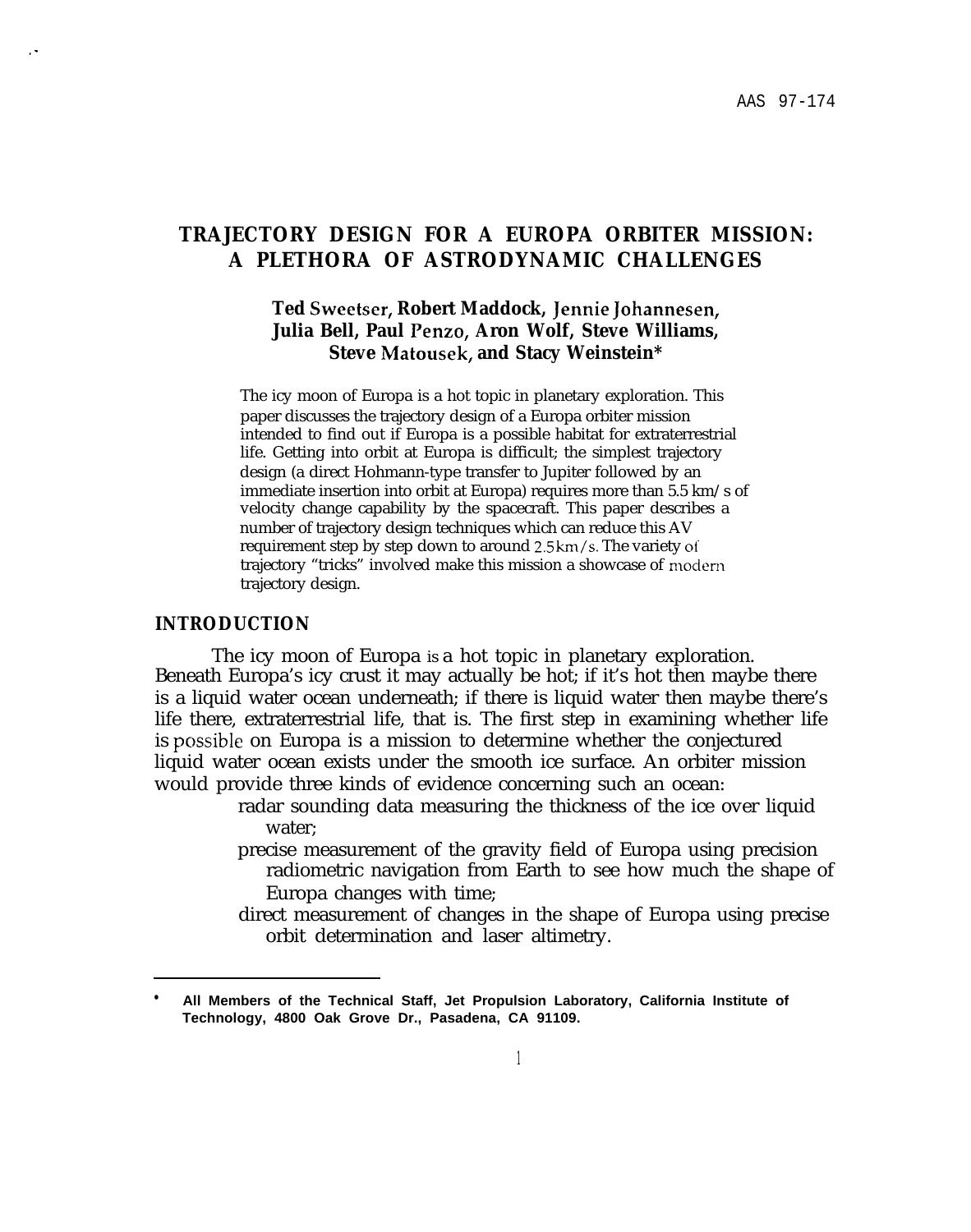A number of requirements on the mission orbit follow from the nature of the above data measurements. In order to obtain clear radar sounding data without excessive power requirements, the periapse of the spacecraft orbit at Europa should be less than 200 km. Also the orbit must allow us to measure the gravity field and radius at the sub-Jovian point when Europa is near periapse and apoapse in its jovicentric orbit. This would allow us to calculate the change in Europa's radius at that point which could be as much as 30 m between the two extremes of distance from Jupiter (alternatively or additionally, the change could be measured at the anti-Jovian point).

Another mission goal is internally derived from the desire to maximize data return. This goal is that the operations phase of the mission occur as close to Earth as reasonably possible, i.e. within two months of Jupiter opposition.

# **MISSION OVERVIEW**

The simplest mission would begin with a direct transfer to Jupiter with an arrival tangent to Europa's orbit so that the spacecraft would insert directly into an orbit around Europa. This however requires an orbit insertion maneuver of almost 5500 m/s, far exceeding reasonable spacecraft capability. Fortunately there are a number of ways to change the trajectory and reduce the required AV. These trajectory "tricks" are summarized here and will be discussed in more detail in the rest of the paper.

The first step is to use a more efficient means of reducing our arrival energy at Europa by inserting into an initial orbit about Jupiter. Since kinetic energy is proportional to velocity squared, a given velocity change will result in a larger energy change when the velocity is higher. So the closer to Jupiter we can do our Jupiter orbit insertion (JOI) the better. Once we are in orbit at Jupiter, we need to raise perijove to tangency with Europa's orbit to minimize the arrival velocity at Europa; this is best done at apojove, and the further from Jupiter the better. Ideally we would use a parabola as an intermediate orbit and raise perijove at zero cost when the spacecraft is "at infinity," but this would take infinite time and also takes us out of Jupiter's sphere of influence. So instead an intermediate ellipse replaces the ideal parabola. A further improvement in the arrival sequence can be found by doing a gravity assist at one of the Galilean satellites to reduce the jovicentric velocity. We have now rediscovered the arrival strategy of the Galileo mission to Jupiter.

The next step is to reduce the AV needed to insert into orbit at Europa. There are several ways to do so. Since the spacecraft is in a larger orbit than the body it is going to we can use a technique first proposed by Chen-Wan Yen for a Mercury mission<sup>1</sup>, the reversed AV-gravity-assist. With this technique a series of Europa flybys to shrink the jovicentric orbit are alternated with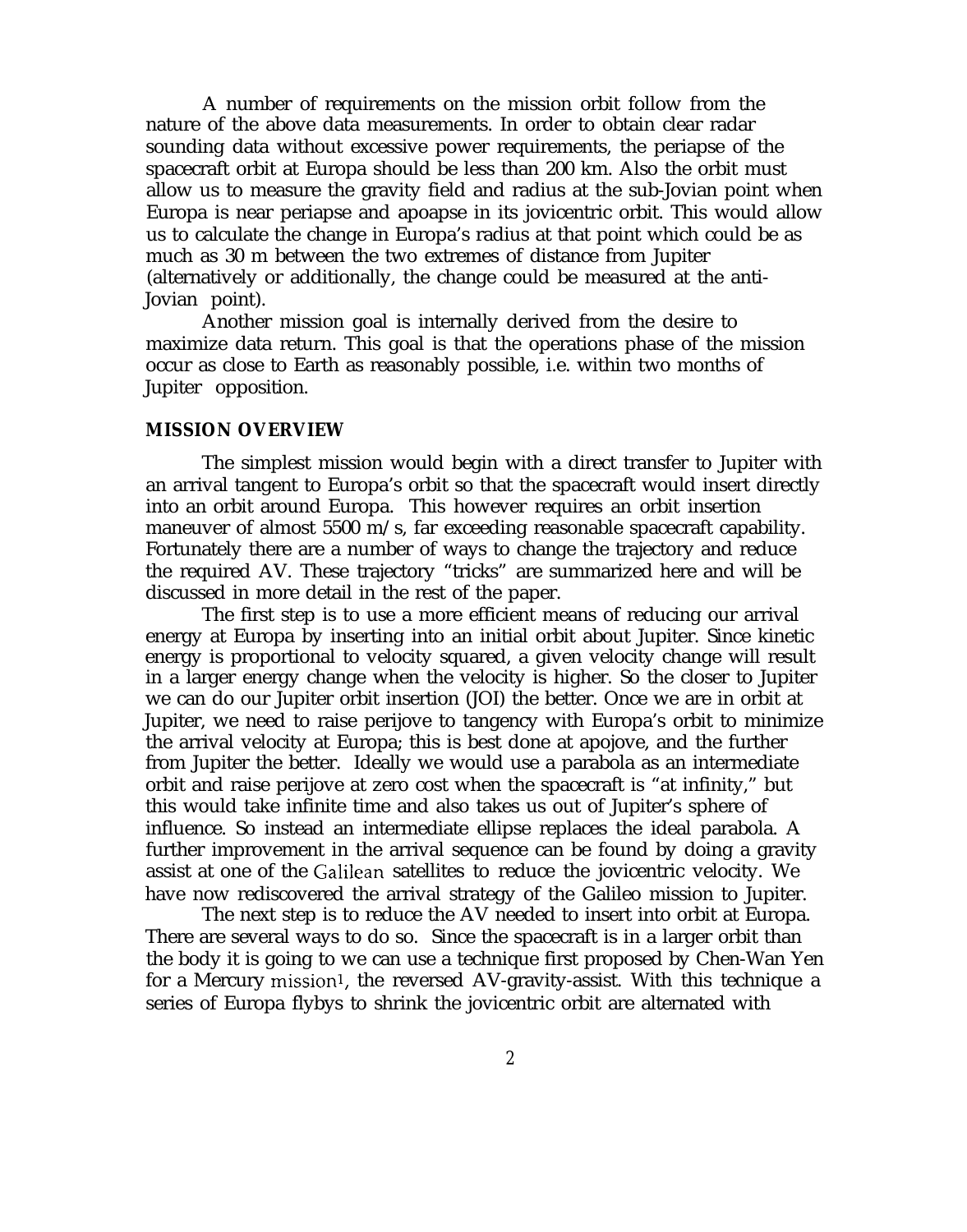apojove maneuvers to raise the spacecraft's perijove. Also, since the spacecraft orbit crosses the orbits of Ganyrnede and Callisto (at least in the initial orbits), flybys of those bodies can be used to raise perijove and thus replace the initial apojove maneuvers. Once the spacecraft orbit has been shrunk down to a 6:5 resonance with Europa, the reversed  $\Delta V$ -Europa gravity assist  $(\Delta V - EuGA)$  technique is less efficient than a straightforward periapse maneuver at Europa, but there is one more trick in the trajectory design kit: it is possible to do the final approach to Europa along a trajectory on the Weak Stability Boundary of Europa with respect to Jupiter. This leads to a free ballistic "capture" at Europa, just as Belbruno and Miller found for transfers to the Moon<sup>2</sup>.

Our baseline mission, then, begins with a direct transfer to Jupiter. An example of such a transfer is shown in Figure 1, which also shows the initial large ellipse around Jupiter. At arrival, an incoming Io or Ganymede flyby is used to reduce the spacecraft energy as much as possible. The trajectory after the flyby is aimed as close to Jupiter as possible to minimize the AV needed for capture at Jupiter. A Jupiter Orbit Insertion burn (JOI) is performed to put the spacecraft into a 200 day orbit and at the apoapse of that orbit a Perijove Raise maneuver (PJR) is done. The next perijove of this capture ellipse commences a tour of the Galilean satellites which ballistically (i.e., with no deterministic AV) reduces the energy of the spacecraft orbit until the spacecraft orbit is almost inside Ganymede's orbit. Then reversed  $\Delta V$ -Europagravity-assists are used to further reduce the energy of the spacecraft orbit with minimal AV costs. When the spacecraft orbit is down to a 6:5 resonance with Europa's orbit, the spacecraft targets for a weak stability capture at an altitude of 100 km. At the Europa periapse, a Europa orbit insertion (EOI) is done into a circular orbit. The spacecraft stays in this orbit for one month to do radar sounding, gravity field determination, and laser altimetry and then the mission ends.

This baseline trajectory naturally falls into several phases: Earth/Jupiter transfer, Jupiter capture, tour, Europa orbit insertion, and Europa operations. These phases are described separately in more detail below along with options to the baseline for selected phases.

#### **EARTH/JUPITER TRANSFER PHASE**

Type I direct transfers take about two and one-half years from Earth to Jupiter. By the geometry of the transfer an opposition occurs 3.6 years after launch, which allows one year for the tour before operations begins. Direct transfers were examined for the years 1999 through 2006 (opportunities occur every 13 months) where the launch period was 15 days and the arrival was restricted to occur no later than one year before the opposition 3.6 years after launch. In every year after 1999 the performance requirements are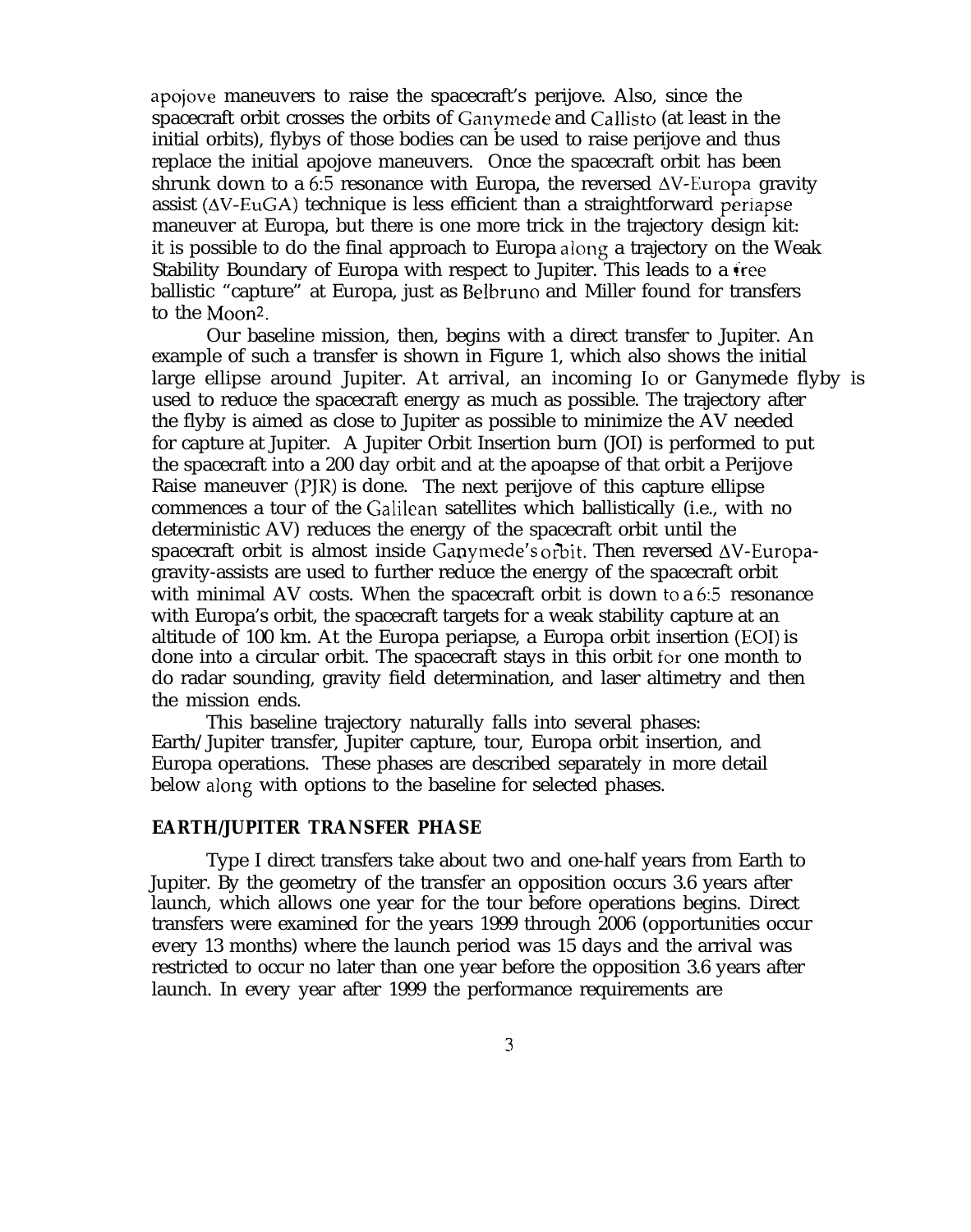minimized for launch and post-launch  $\Delta V$  if a broken-plane maneuver is performed on the way to Jupiter. The results are summarized in Table 1, where the value in each column is the extreme over the launch period:

| <b>Opportunity Launch</b> |                             | C <sub>3</sub> | <b>DLA</b> | $\Delta V$ | V-infinity | <b>DAP</b> |  |
|---------------------------|-----------------------------|----------------|------------|------------|------------|------------|--|
|                           | open                        | (km2/s2)       | (degrees)  | (m/s)      | (km/s)     | (degrees)  |  |
| 1999                      | $\lceil \mathrm{ul} \rceil$ | 81.76          | 8.1        | $\Omega$   | 5.651      | $-5.2$     |  |
| 2000                      | Aug 2                       | 83.00          | 24.1       | 240        | 5.739      | $-6.6$     |  |
| 2001                      | Sep 4                       | 83.72          | 31.1       | 411        | 5.519      | $-4.5$     |  |
| 2002                      | Ott $4$                     | 82.53          | 30.1       | 450        | 5.607      | 1.9        |  |
| 2003                      | Nov $4$                     | 81.32          | 24.0       | 360        | 5.719      | 4.0        |  |
| 2004                      | Dec 4                       | 79.83          | 13.1       | 170        | 5.802      | 5.3        |  |
| 2006                      | Jan $5$                     | 77.74          | $-13.6$    | 44         | 6.099      | 6.6        |  |
|                           |                             |                |            |            |            |            |  |

# **Table 1. Direct Earth/Jupiter Transfer Characteristics**

In order to compare these transfers, delivered wet mass in Jupiter orbit serves as a performance index which reflects the different launch energies and post-launch AVS required. In order to calculate this we allocate an additional 100 m/s for trajectory correction maneuvers  $en$  route to Jupiter and assume an Isp of 325 s to calculate the propellant mass needed. We also assume that an additional hardware mass equal to 10°/0 of propellant mass is needed for increases in the propulsion subsystem dry mass. We subtract the propellant mass and additional hardware mass from the injected mass to arrive at a delivered wet mass. (Thus the "delivered wet mass" does not include the mass of the additional tankage, etc., needed for propellant used for maneuvers from Earth departure through Jupiter Orbit Insertion (JOI), even though this additional hardware mass is actually delivered as well). The results are given in Figure 2 for two intermediate expendable launch vehicles. (These results use planning estimates of the launch vehicle performances, so the values obtained and especially the difference between the launch vehicles should be taken as very preliminary; the year-to-year change, however, should be reasonably accurate. )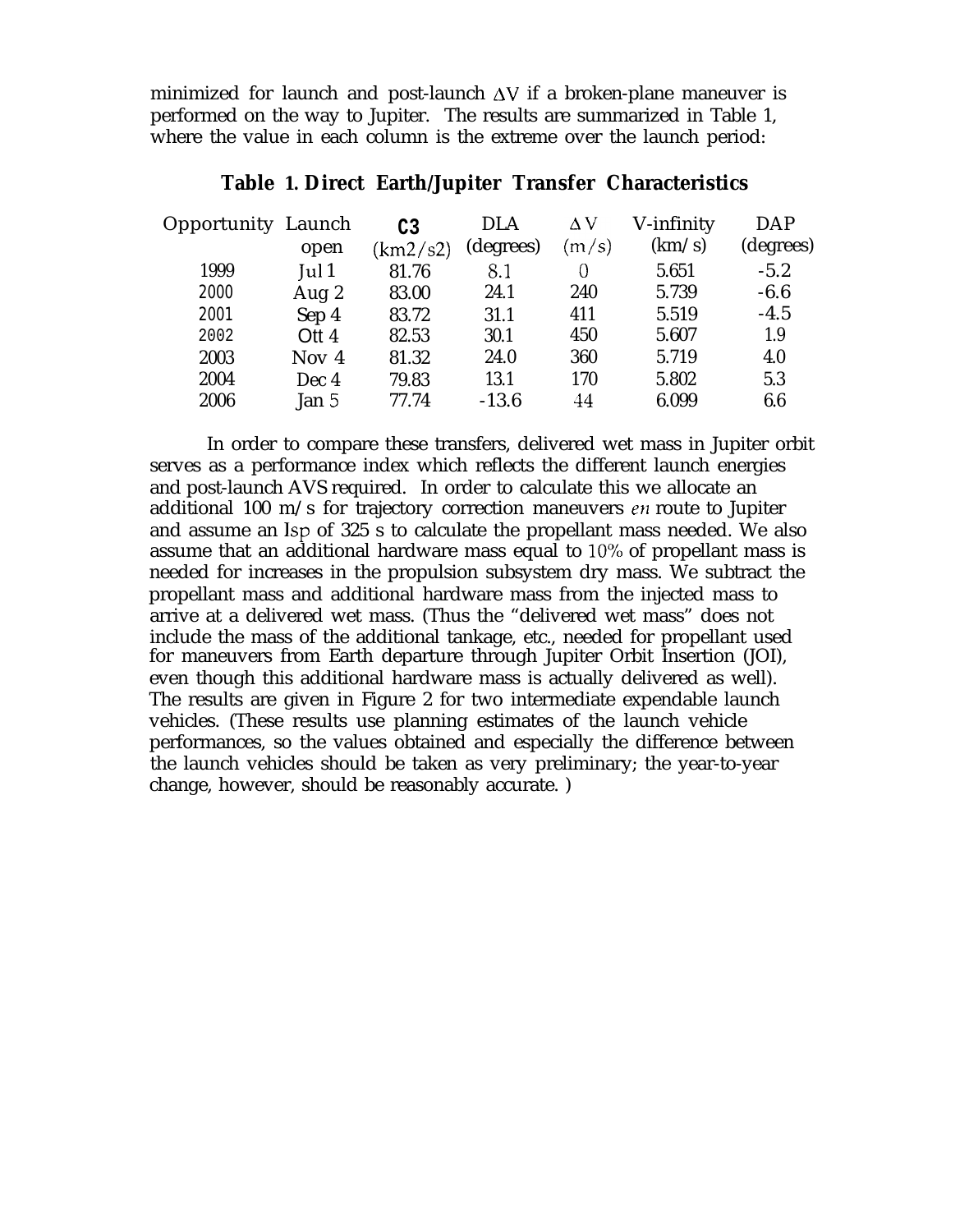

Figure 2. Delivered **wet** mass in **a 200** day orbit at Jupiter for direct transfers taking 2.5 years from Earth.

As noted in Figure 2 the delivered mass can be increased by allowing a longer flight time. In particular, Figure 1 shows a trajectory with a 3.6 year flight time which is optimal for a launch in 2001; it has a launch  $C_3$  of 83.1 km<sup>2</sup>/s<sup>2</sup>, a deep-space AV requirement of 210 m/s, and an arrival  $V_{\infty}$  of about 5.9 km/s. In comparison with the data in Figure 2, the trajectory which is shown in Figure 1 has a delivered wet mass of a little over 530 kg for the Atlas IIAS/STAR 48 launch vehicle and the same assumptions as used before. The longer flight time can be accommodated operationally since Jupiter oppositions occur every 1.1 years so the arrival is one year before the opposition which occurs about 4.7 years after launch. (Recall that we would like to conduct Europa orbit operations near an opposition).

As an alternative to direct transfers, gravity assist trajectories can be used to increase the mass delivered to Jupiter or perhaps allow selection of a smaller, less expensive launch vehicle for the same mass. For example, a AV-Earth gravity assist  $(\Delta V$ -EGA) transfer as first introduced by G.R. Hollenbeck<sup>3</sup> is a viable method for improving delivery mass capability. For this mission, the delivered wet mass into Jupiter orbit increases to well over 1000 kg for the above launch vehicles even after the additional deep-space AV is accounted for. This type of transfer takes four and one-half years (because of the two year Earth-return loop added at the beginning of the transfer).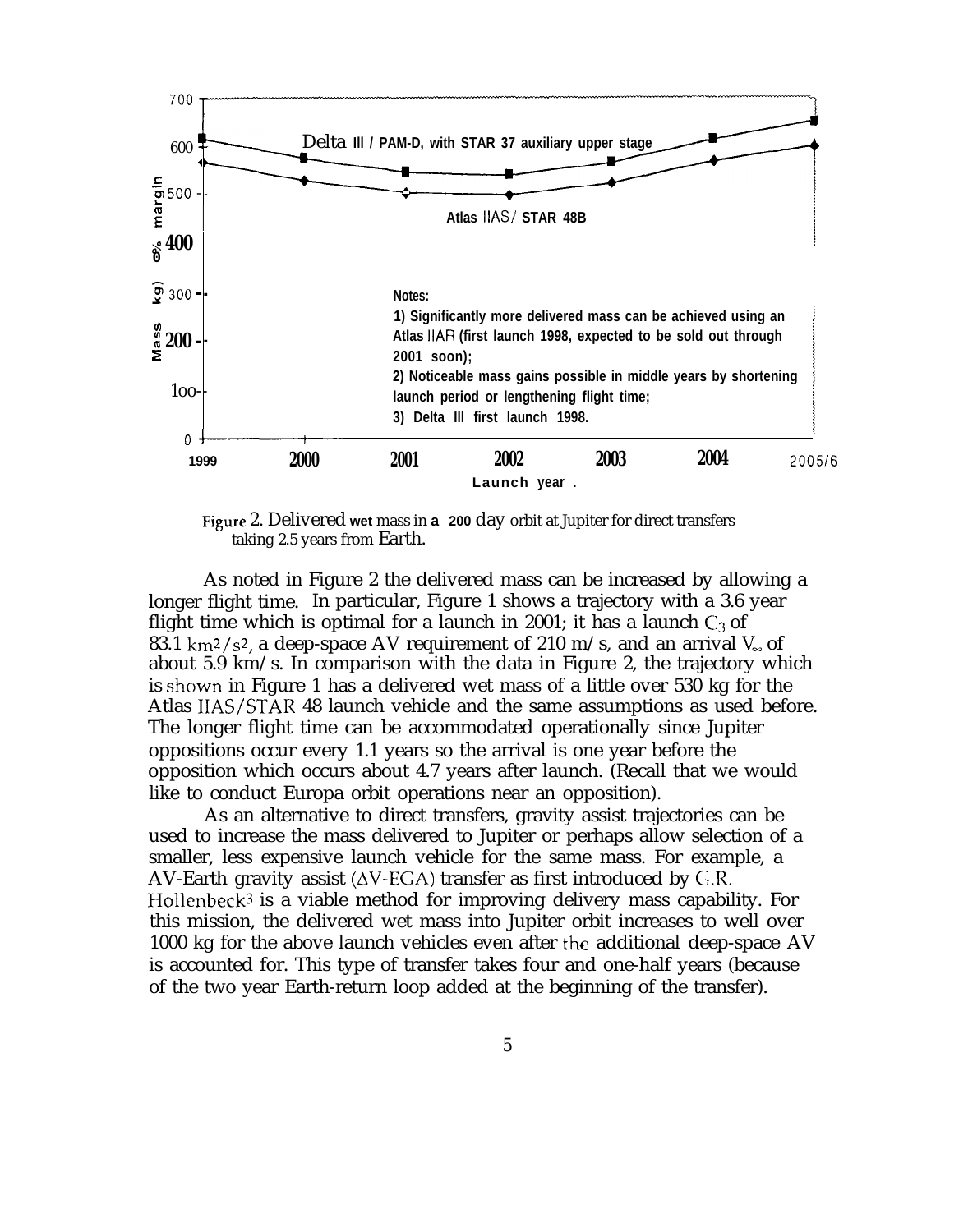Total mission flight time is thus significantly longer than for direct transfers. Another disadvantage to an Earth gravity assist is that having one on the transfer trajectory would make it very difficult to get approval for use of a radioisotope power source, which is desirable for this mission because of Jupiter's distance from the Sun and Earth.

Another example of a gravity assist trajectory is one using multiple Venus gravity assists, avoiding the approval problems of an Earth gravity assist. A very nice triple Venus gravity assist transfer trajectory has been found for a March 2001 launch and is shown in Figure 3. This transfer has a launch  $C_3$  of 16.3 km<sup>2</sup>/s<sup>2</sup>, a deep-space AV requirement of 354 m/s, and an arrival  $V_{\infty}$  of 6.7 km/s. Although the deep-space and JOI AV requirements combined are somewhat higher than in the direct cases for that year, the greatly reduced  $C_3$  allows a much higher injected mass. With the assumptions above (except for a higher navigation allowance of 300 m/s because of the additional flybys of Venus) the net delivered mass is over 1300 kg. The performance improvement might even be enough to allow the use of a Delta II launch vehicIe for this mission. Such performance improvement is not without other costs, though — the flight time for this trajectory is 6.7 years, almost twice what even the longer direct transfer requires. Also, triple Venus flyby transfer opportunities do not occur every year, nor are they all quite this good. Double Venus flyby transfers are more frequent and have a shorter flight time of 4.5 years to 5 years, but often require around 1500 m/s for deep space maneuvers (including a powered flyby at Venus). They offer performance (in terms of delivered wet mass) between direct and triple Venus transfers and would need larger propellant tanks than either.

A very different alternative would be to use large solar arrays to power a solar electric propulsion module which would be jettisoned before JOI.

# **JUPITER CAPTURE PHASE**

Given the objective of being captured with a perijove at Europa's orbit, the optimal two-body maneuver sequence is to go as deep into Jupiter's gravity well as possible, capture into the largest possible ellipse, and raise perijove to Europa's orbit radius of 9.4  $R<sub>I</sub>$  (Jupiter radii) by a maneuver at apojove of the capture ellipse. As mentioned above the optimal capture orbit would actually be a parabola (an ellipse to infinity) if we consider Jupiter's system alone. In the presence of solar perturbations, Galileo mission design experience was that the total AV required for JOI and PJR tended to level off for capture orbit periods between 150 and 250 days. We have selected an initial capture ellipse period of 200 days to balance between the needs to minimize AV and to complete the tour by Jupiter opposition; this ellipse period leaves us close to the minimum AV.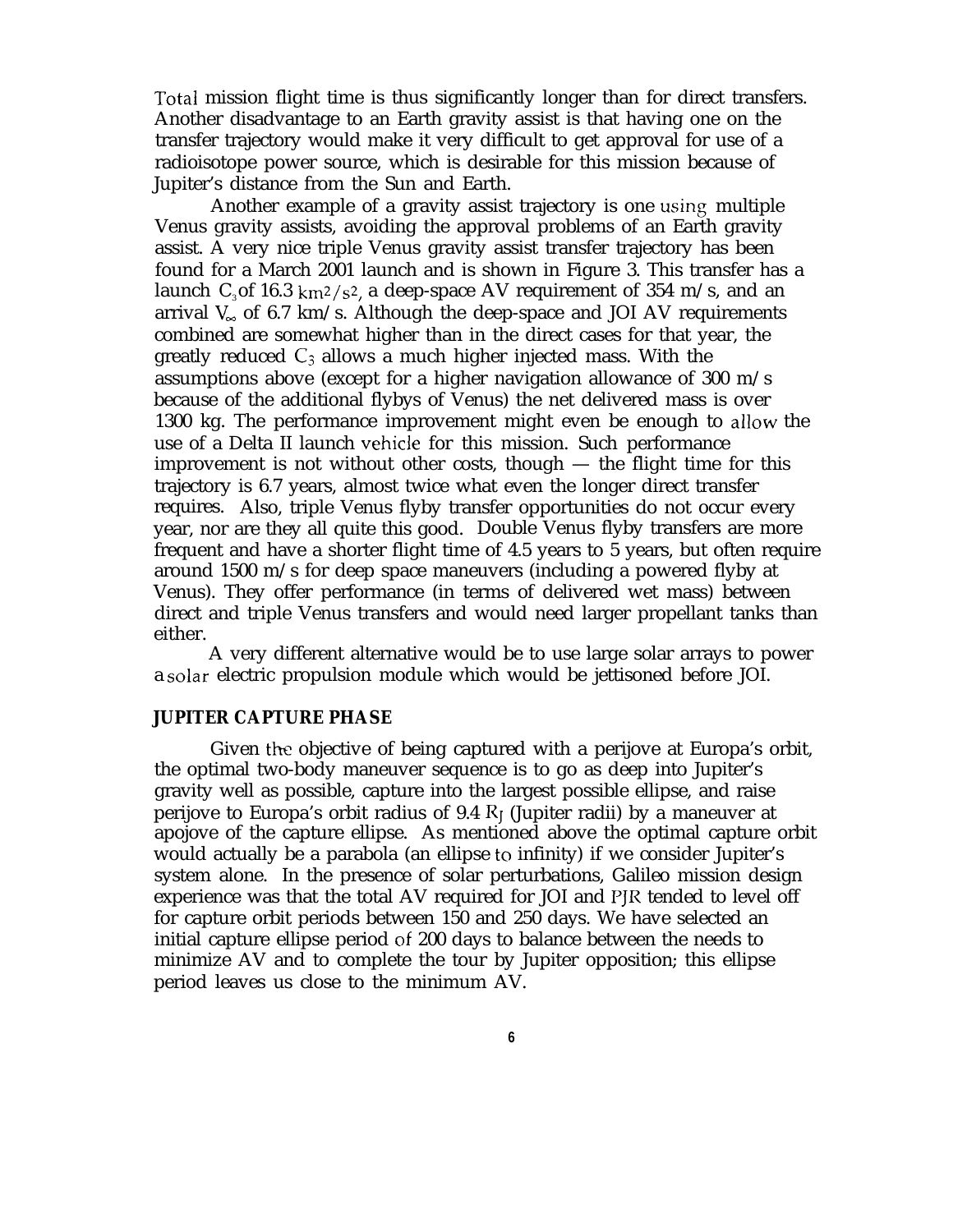Conic analyses gave AV requirements for JOI burns done without flybys, with a Ganymede flyby, and with an Io flyby, all for JOI done at 1.02  $\rm R_{\nu}$ an incoming  $V_{\infty}$  of 5.65 km/s, and with satellite flyby altitudes of 500 km. The two satellite flyby cases came out with essentially the same total AV, Ganymede being a couple of meters per second better, and they were about 50 m/s better than when no flyby occurs. The AV for JOI is then about 315 m/s, for PJR is about 435 m/s to raise perijove from 1.02  $\rm R_{\rm J}$ to 9.4  $\rm R_{\rm J}$  and the total is about 750 m/s.

In the real world additional considerations cause the actual Capture Phase AV to be higher: there will be small gravity losses at JOI, ]upiter's oblateness will raise the perijove velocity noticeably, the incoming arrival is some degrees out of the plane of the Galilean satellite orbits, and the solar perturbations during the initial capture ellipse increase the I'JR maneuver needed for the same effective perijove raise. The inclination of the incoming trajectory can probably be removed by the first flybys, before JOI and at the beginning of the tour. When the direct transfer case shown in Figure 1 is integrated through the capture phase using an Io flyby and impulsive maneuvers, the AV for JOI comes out to be 340 m/s and for PJR comes out to be 540 m/s. This transfer has an incoming  $V_{\infty}$  of 5.9 km/s rather than  $5.65 \text{ km/s}$  which was used in the conic analysis, which explains the increase in the JOI AV; the increase in the PJR AV is greater than expected from Galileo experience and is not entirely understood. This latter increase over the value from conic analysis still appears to be due to solar perturbations; the greater magnitude of the increase (compared to Galileo) may be due to a different geometry at Jupiter arrival. The Io flyby was chosen over the Ganymede flyby for science reasons. This capture phase trajectory is shown in Figure 4 and a close-up of it around Jupiter in Figure 5.

# **TOUR PHASE**

From the 200-day jovicentric ellipse, a tangent approach to Europa's orbit leaves a  $V_{\infty}$  with respect to Europa of 5.36 km/s, so that a periapse maneuver of 4.32 km/s is needed to insert into a 100 km altitude circular orbit. As mentioned before, it is more effective when coming from a larger orbit into insertion at a secondary body to do an alternating series of gravity assists which lower the period and the perijove radius and deep-space maneuvers which primarily raise perijove.

It may seem counter-intuitive that one can reduce the orbit energy more efficiently by doing maneuvers at apoapse when the velocity is lowest, especially when the maneuvers themselves add energy. This has been discussed in an earlier paper by Ted Sweetser<sup>4</sup>, and has to do with the fact that in a restricted three-body system the energy of the spacecraft (which depends in part on its inertial velocity) is not constant — instead Jacobi's integral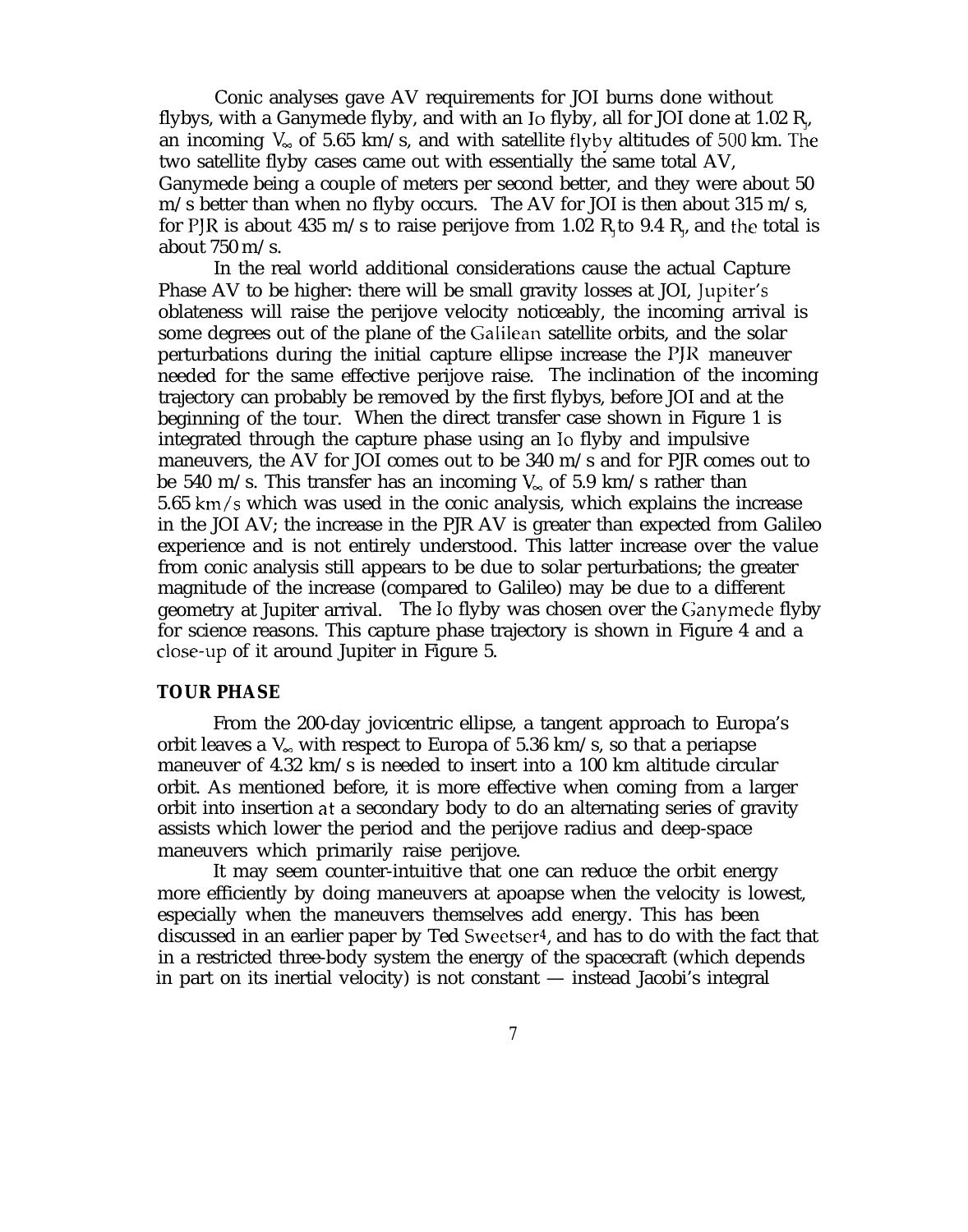(which depends in part on the velocity in the rotating system instead of the inertial velocity) is conserved along the trajectory. In the Jupiter/Europa system, on ellipses which are tangent to Europa's orbit and have a period greater than about 6/5 of Europa's period, the velocity at apojove in the rotating system is greater than the velocity at periapse of a Europa flyby. Thus for these orbits maneuvers at apojove are more effective than powered flybys.

A couple of years ago, Chen-Wan Yen<sup>5</sup> found a Europa gravity assist sequence which reduced the jovicentric orbit from 200 days to a 6:5 resonance and which required about  $1100$  m/s in deterministic maneuvers. Given that final orbit and assuming that Europa's orbit is circular, a conic analysis shows that the  $V_{\infty}$  approaching Europa is 0.77 km/s and that EOI into a circular orbit would require about 720 m/s. Thus this technique cuts the Europa arrival  $\Delta V$ by more than a half. Once again the cost is flight time  $-$  this tour takes on the order of a year.

Further AV reduction is possible by taking advantage of the fact that the initial tour orbits cross the orbits of Ganymecie and Callisto. These orbit crossings make it possible to replace some of the apojove maneuvers with gravity assists. Indeed, one tour has been found which required no maneuvers to reduce the spacecraft orbit below Ganymede's orbit using 13 flybys of Ganymede, Callisto, and Europa, thus saving about 700 m/s over the series of AV-Europa gravity assist  $(\Delta V$ -EuGA) orbits. This multisatellite tour begins with a perijove near Ganyrnede in 2002, consistent with a fast direct transfer launching in 1999. A plot of this tour is shown in Figure 6 and characteristics are given in Table 2 [TBD]. Galileo mission design experience is that each flyby requires about 10 m/s for trajectory correction and navigation. Additionally, the final orbits of the conicly-defined  $\Delta V$ -EuGA tour need about 400 m/s to achieve a 6:5 resonance with Europa's orbit. Figure 7 shows an example of the final,  $\Delta V$ -EuGA portion of the tour; characteristics of this tour are given in Table 3 [TBD]. The tour depicted begins with a 3:1 resonance with Europa's orbit and takes just a bit over 300 m/s up to the last maneuver in the 6:5 resonant orbit which sets up the arrival at Europa. Conic analysis tells us this last maneuver should be just under 70 m/s. The maneuvers between the 3:1 resonant orbit and the 2:1 resonant orbit total just over 90  $m/s$ , which it should be possible to reduce or even remove with Ganymede flybys depending on the geometry at the transition between the types of tour.

Unfortunately the combined multisatellite and  $\Delta V$ -EuGA tour takes about two months longer than available before opposition. We continue to search for satellite tours which satisfy our mission constraints. We believe that it should be possible to reduce the duration of the multi-satellite portion of the tour by another month to meet the operations constraint.

#### **EUROPA ORBIT INSERTION I'HASE**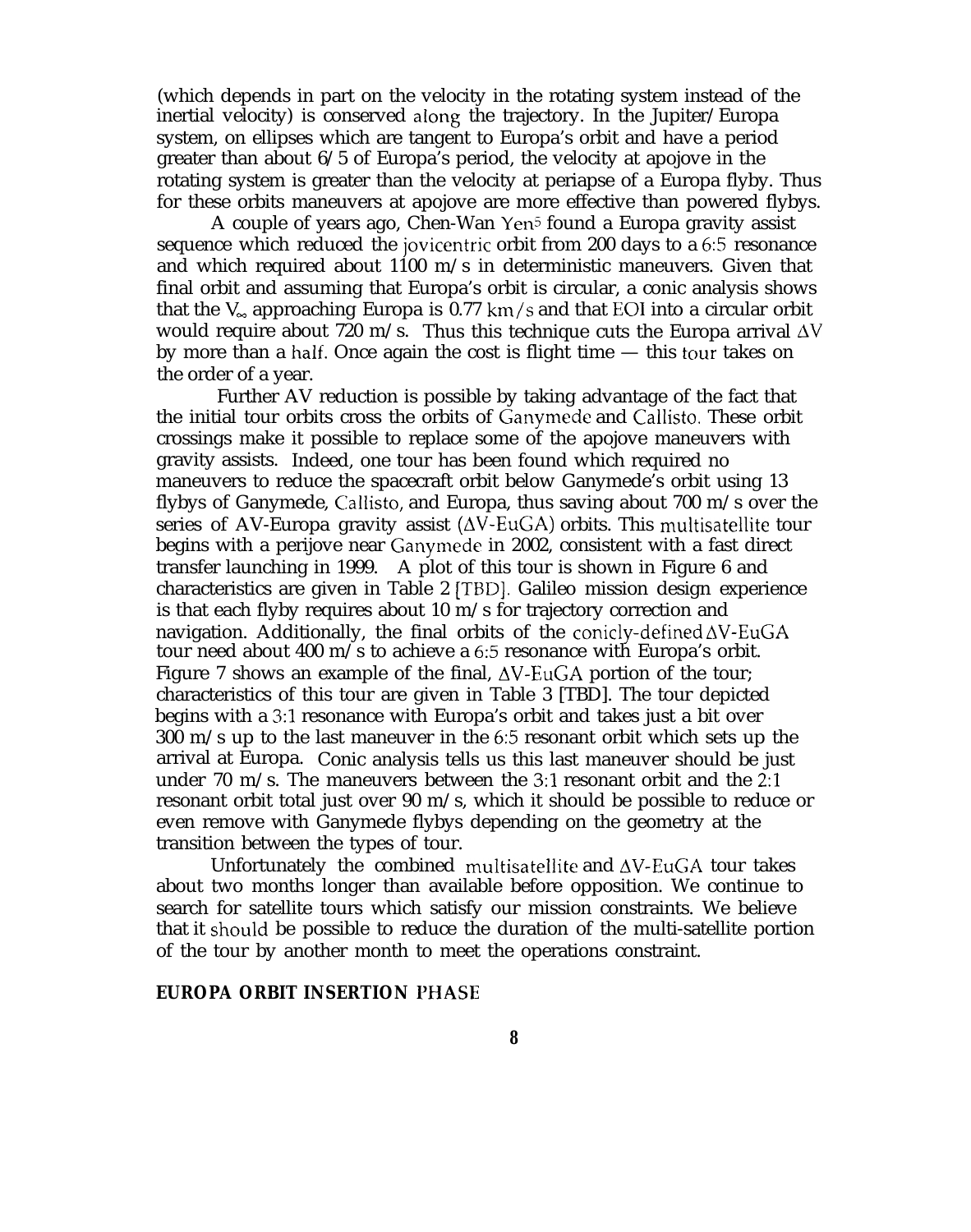As stated above conic analysis shows that from a jovicentric spacecraft orbit in 6:5 resonance with Europa's orbit, capture into a circular orbit at 100 km altitude above Europa's surface requires 720 m/s plus some additional  $\Delta V$  for gravity loss. But it is possible to do better than this by using three-body dynamics, in particular the Weak Stability Boundary around Europa with respect to Jupiter.

The tremendous third-body effects of Jupiter can be significant in the Europa orbit insertion. Integrating the state with both Jupiter's and Europa's gravity included in the acceleration models, it is possible to start from an altitude of 100 km in an ellipse around Europa with 0.9 eccentricity and, with no maneuver, escape into a jovicentric orbit in 6:5 resonance with Europa's orbit. This would save as much as 200  $m/s$  in the orbit insertion if a capture using these three-body effects with the same characteristics could be found.

Because a near-polar orbit at Europa is needed to make global mapping possible, an attempt was made to find a free ballistic capture into a polar orbit.<br>This attempt has been unsuccessful to date, apparently because the excursions<br>out of Europa's orbit plane necessary to arrive over a pole m This attempt has been unsuccessful to date, apparently because the excursions out of Europa's orbit plane necessary to arrive over a pole make it difficult to come from an encounter at a different point on Europa's orbit.

as low as 45 deg would be acceptable for determining the shape variations of Europa as its distance from Jupiter changes. Using a multistep, muiticonic propagator a periapse state on a **45** deg inclined ellipse with 100 km periapse altitude and 0.9 eccentricity was propagated backwards to apojove; the longitude of the ascending node and the argument of periapse were varied until the apojove radius matched that on the 6:5 resonant ellipse of the  $\Delta V$ -EuGA tour above and the date of arrival and eccentricity were then varied also until the apojove longitude and time approximately matched as well.

The resulting elliptical periapse state at Europa was then added to the initial conditions of the AV-EUGA tour, an additional maneuver time was set for one day after the apojove maneuver on the 6:5 resonant orbit, and an optimizing integrator was used to generate a continuous reduced-AV trajectory ending in ballistic "capture". The total AV for this tour completion was 520 m/s including just under 220 m/s in the two maneuvers on the final orbit before arrival and just over 90  $m/s$  in the maneuvers on the first two orbits, which overlap with the final orbits of the multisatellite tour. Circularization from the final periapse state requires another 520 m/s plus small additional AV for gravity losses (which can be controlled by doing smaller partial periapse burns on successive orbits). The trajectory for this final approach to Europa is shown in Figure 8, starting four days (almost one orbit) before the final apojove maneuver.

# **EUROPA OPERATIONS PHASE**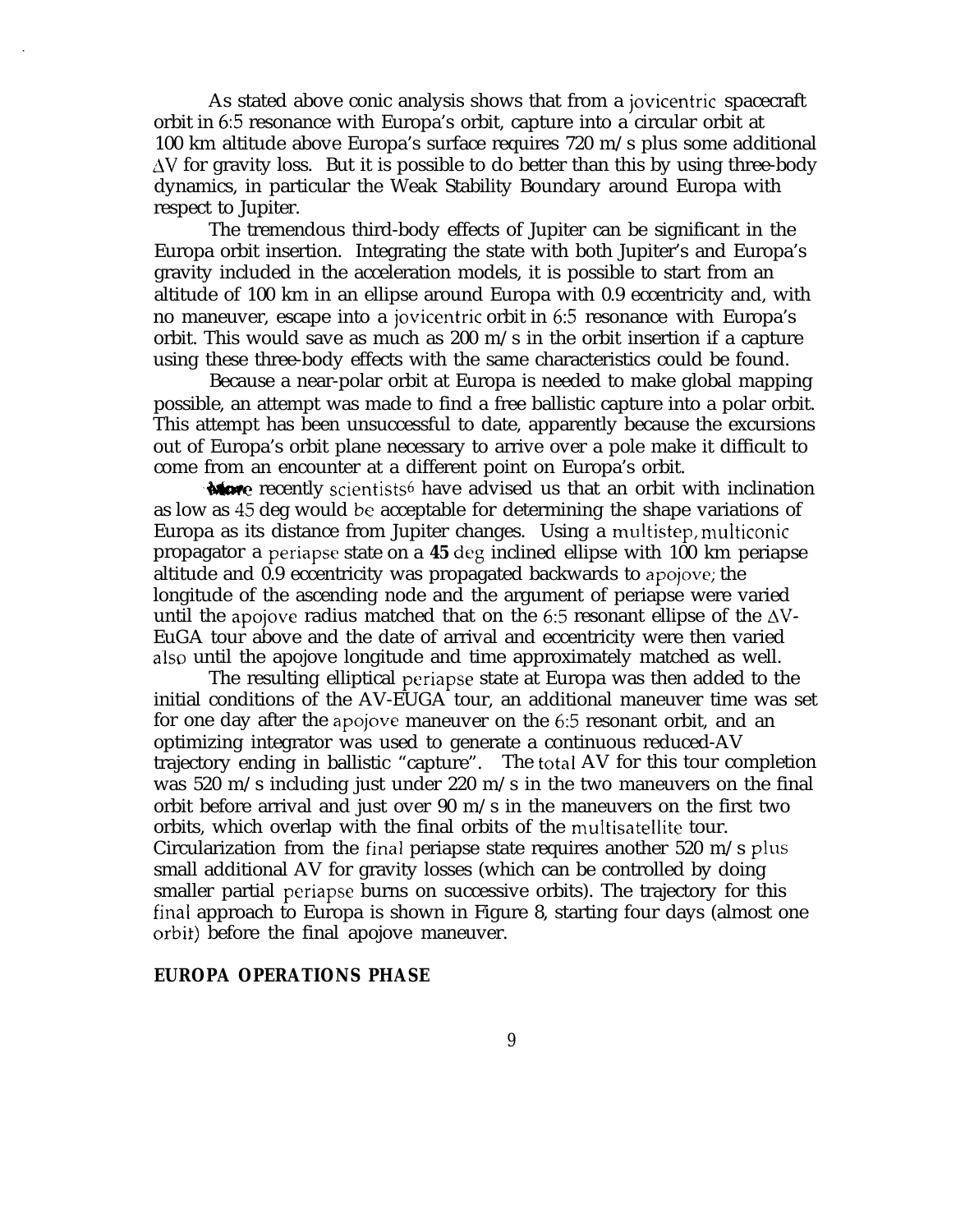The operational orbit at Europa has been chosen to be circular at 100 km altitude, both to maximize science return and because it is necessary for the orbit to have a fairly low altitude in order for it to be stable. An orbit at this altitude was integrated with the effects of Jupiter's gravity and a presumed non-spherical gravity field at Europa; the propagation showed that the periapse altitude varied by only a couple of kilometers over the course of a month-long trajectory. Another orbit with the same periapse altitude but an apoapse altitude of 1000 km was found to drop its periapse altitude to a minimum of 83 km and then raise it again (at 90 deg inclination) or to intersect the surface (generally undesirable) within about a day (at 89 deg inclination).

The altitude and other parameters of the operations orbit are still objects of discussion among scientists and mission designers. It should be at least 45 deg inclined to maximize mapping coverage for the radar and minimize errors in determining changes in Europa's shape as it orbits Jupiter. For navigation purposes we need this orbit to be at least 20 degrees from being either edge on or face on to Earth. We also need it to be aligned so that its line of nodes is within 30 degrees of the line of apsides of Europa's orbit. Since we have a four month period around opposition for our one month of operations to occur in and the line of apsides precesses by about 18 degrees per month, it should be possible to meet all these constraints in any launch year.

The spacecraft will experience eclipses and occultations each orbit ranging from very short (if it is nearly 20 degrees from face on) to about 46 minutes (at 20 degrees from edge on). The orbit period itself is about 126 minutes. Also there will be an eclipse/occultation by Jupiter lasting 3 hours on every Europa orbit, i.e., every 3.55 days. It is possible that these eclipses could string together to make a maximum total eclipse of about 5 hours unless the operations orbit is synchronized with Europa's orbit.

#### **FALLBACK FLYBY MISSION**

If it should prove impossible to deliver the required mass to Europa for the mission described above, one possible fallback mission would be to do a series of very close flybys of Europa and do radar sounding only, not unlike the Cassini mission's radar mapping of Titan. An example tour has been designed which gave about 30 flybys of Europa with only 60 m/s AV needed, but the flyby altitudes were not constrained to be below 200 km. When the periapse altitude of flybys was constrained to a maximum of 200 km then the tour required a bit over 360 m/s. Since this constrained tour contains most of its AV requirement on only a half-dozen orbits it should be possible to come close to the AV found for the unconstrained case by relaxing the altitude constraint on only a few of the flybys. One limitation of this flyby strategy is that most of the flybys are over only a few points on Europa's equator, near 30,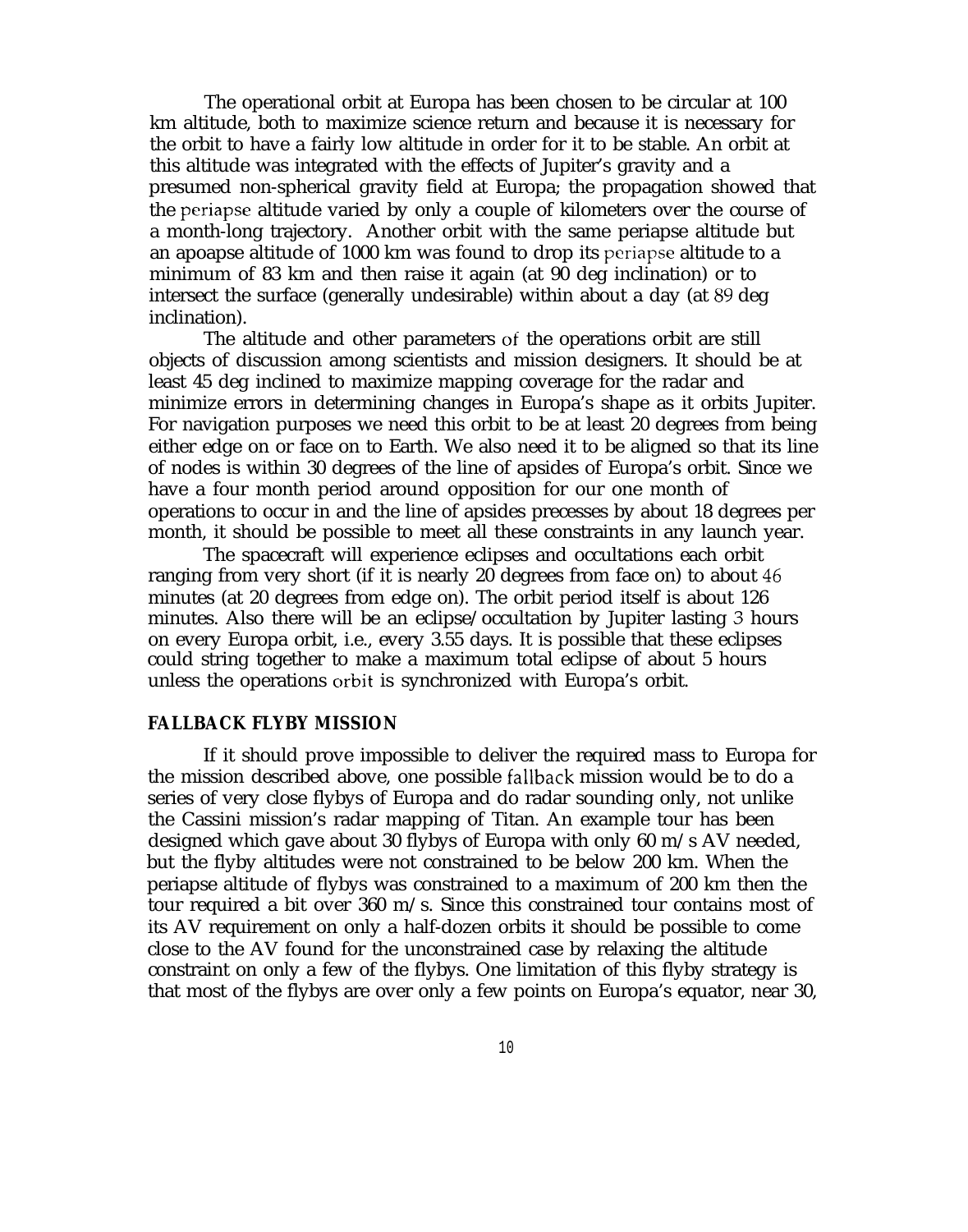140, 22o, and 340 west longitude, followed by a series of flybys at various latitudes along the prime meridian. The main exceptions were two flybys around 210 west longitude at 40 north and 45 south latitude, and one flyby very near the north pole of Europa. Both tours were preceded by a number of Ganymede flybys to bring the orbit down from the initial large post-[OI ellipse] and both were constrained to a minimum altitude of 50 km. A plot of the Europa flyby orbits for the constrained case is given in Figure 9, which shows that the flybys occur over a variety of lighting conditions as the jovicentric orbits rotate considerably relative to the line toward the Sun.

# **CONCLUSION**

A number of trajectory design techniques have been discussed. These techniques can be used to greatly reduce the AV required to perform a difficult mission such as a Europa orbiter, but generally AV reduction is achieved by increasing the complexity and flight time of the trajectory. Table 4 shows how the introduction of each trick of the trade reduces the AV needed to a value almost 600/0 less than that needed for the simplest trajectory.

| Table 4                                                                             |
|-------------------------------------------------------------------------------------|
| AV REQUIREMENTS AT JUPITER FOR V.AR1OUS TRAJECTORY OPTIONS.                         |
| Conic analysis results, where each column adds an element of the strategy. The last |
| column, which includes integrated analysis, gives an improved estimate.             |
| (All AVS are in meters per second.)                                                 |

|                | <b>Direct</b> | Low<br>JOI | <b>IGA</b>           | $\Delta V -$<br>EuGa | <b>GGA</b><br>CGA | <b>WSB</b> | Final |
|----------------|---------------|------------|----------------------|----------------------|-------------------|------------|-------|
| JOI            |               | 3s0        | $\sim$ $\sim$<br>320 | 320                  | 320               | 320        | 340   |
| Gray loss      |               | 10         | 10                   | 10                   | 10                | 10         | 10    |
| PJR            |               | 430        | 430                  | 430                  | 430               | 430        | 540   |
| Solar perb.    |               | 50         | 50                   | 50                   | "50"              | 50         |       |
| <b>Tour AV</b> |               |            |                      | 1100                 | 400<br>،          | 500        | 430   |
| Tour nav       |               |            |                      | 50                   | 150               | 150        | 150   |
| EOI            | 5400          | 4330       | 4330 -               | 720                  | 720               | 520        | 520   |
| Grav loss      | 500           | 400        | 400                  | 20                   | 20                | 15         | 15    |
| Margin         | 200           | 300        | 300                  | 300                  | 300               | 300        | 200   |
| Total          | 6100          | 5900       | 5840                 | 3000                 | 2400              | 2295       | 2205  |

cronyms: JOI -- Jupiter Orbit Insertion

PJR - Perijove Raise Maneuver **EOI** - Europa Orbit Insertion

 $\Delta V$ -EuGA -  $\Delta V$ -Europa Gravity Assist GGA -- Ganymede Gravity Assist CGA - Callisto Gravity Assist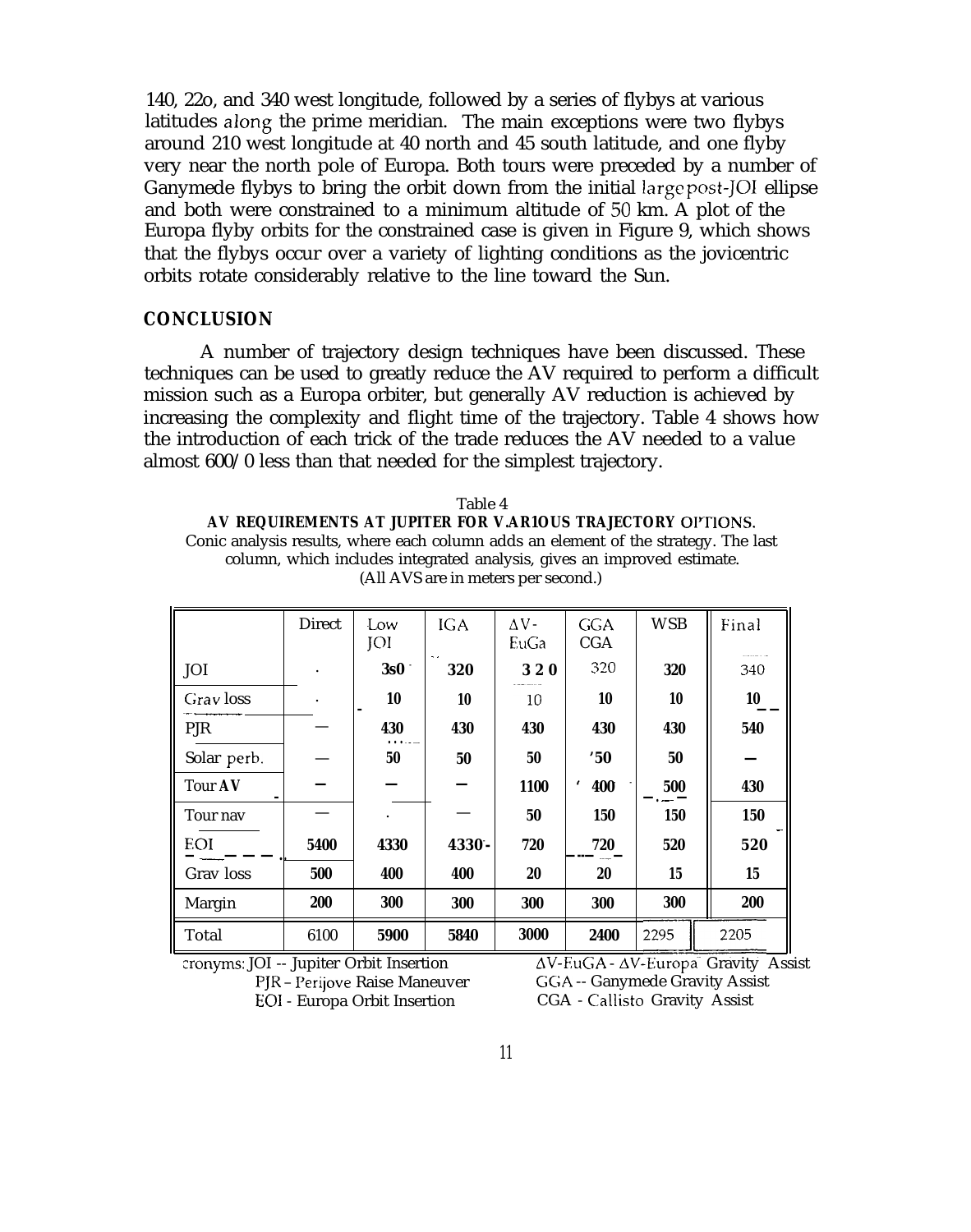Table 4 includes estimates for gravity losses of  $9\%$  for very large maneuvers and 3'% for other periapse maneuvers; navigation allowances are roughly 10 m/s per flyby for the multisatellite portion of the tour and a few m/s per resonance for the  $\Delta V$ -EuGA portion of the tour (since that portion akeady includes apojove maneuvers). Margins were based on the size of the maneuvers in the first three columns and on the complexity of the trajectory and the limitations of conic analysis in the second three columns. Note that the "Final" trajectory numbers are based on a mixture of conic and integrated analyses of each phase and that these phases were not entirely consistent with each other (e. g., the JOI and PJR numbers are based on a different launch year than the tour numbers), hence the continued inclusion of margin.

#### **FUTURE WORK**

There is still clearly a lot of work to be done in the design of an actual Europa orbiter mission. Tour design and finding the best sequence of satellite flybys is a major area of needed effort. Even just defining what is "best" requires attention; note that we have said very little about the radiation environment around Jupiter, which is a major concern and will affect design decisions. We also have to avoid Jupiter's rings, so our ring plane crossings need to be considered in the tour design.

Another major area of needed effort is understanding the behavior of orbits around Europa as their semi-major axes and eccentricity grow from the values we assumed. How eccentric can the orbit be before it becomes unstable or changes undesirably? This area of study could lead to further reductions in the required EOI AV.

Che of the biggest problems we face is the absence of any tool to aid the design of the end of the tour including the WSB capture at the final satellite. Conic analysis is entirely inappropriate for this analysis and the integrating optimizer requires good initial conditions because the problem is so nonlinear. Some kind of multiconic or integrating propagator with heuristic design aids and interactive operation with graphics is needed.

#### **ACKNOWLEDGMENTS**

A number of mission designers have contributed to this study. George Carlisle, Bob Gershman, Lou D'Amario, Dennis Byrnes, and Chen-Wan Yen in particular have made significant contributions. This work has been done at the Jet Propulsion Laboratory of the California Institute of Technology under contract with the National Aeronautics and Space Administration.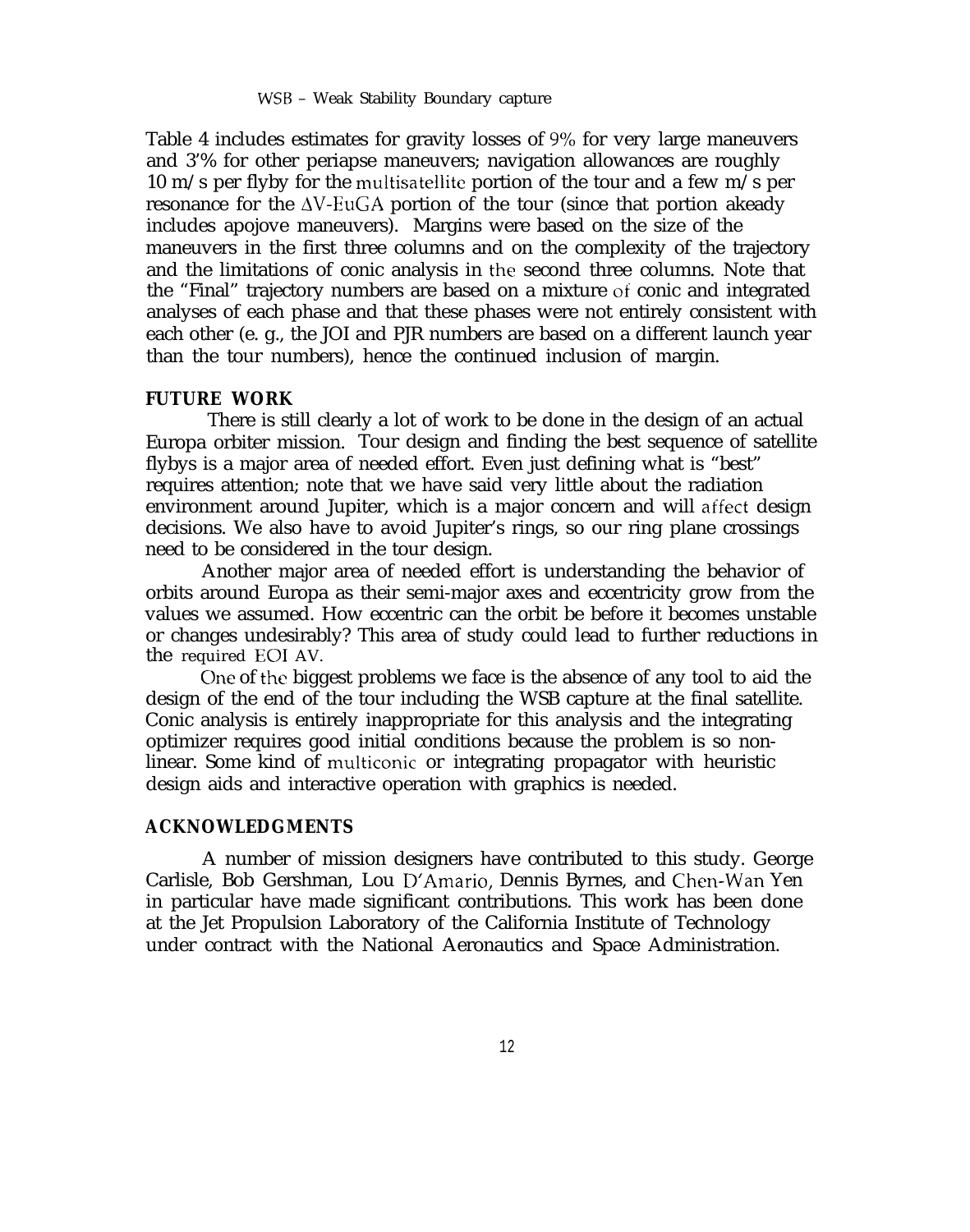#### **REFERENCES**

1. C.-W. L. Yen, "Ballistic Mercury Orbiter Mission via Venus and Mercury Gravity Assists," AAS Paper 85-346, presented at the AAS/AIAA Astrodynamics Specialist Conference, Vail, Colorado, 12-15 August 1985. 2. Belbruno and Miller

3. G. R. Hollenbeck, "New Flight Techniques for Outer Planet Missions, " AAS Paper 75-087, presented at the 1975 AAS/AIAA Astrodynamics Specialist Conference, Nassau, Bahamas, 28-30 July 1975.

4. T. H. Sweetser, "Jacobi's Integral and  $\Delta V$ -Earth-Gravity-Assist ( $\Delta V$ -EGA) Trajectories," AAS Paper 93-635, presented at the AAS/ AIAA Astrodynamics Specialist Conference, Victoria, Canada, 16-19 August 1993.

5. Chen-Wan Yen, personal communication.

6. Charles Yoder, personal communication.

7. K. Kiedron and T. H. Sweetser, "A Comparison Between Onestep and Other Multiconic Trajectory Propagation Methods", Paper AIAA 88-4286, in *AIAA/AAS Astrodytzfimirs Corzf2re~~cc (Proceedi?lgs),* pp. 532-544, AIAA, Washington, 1988.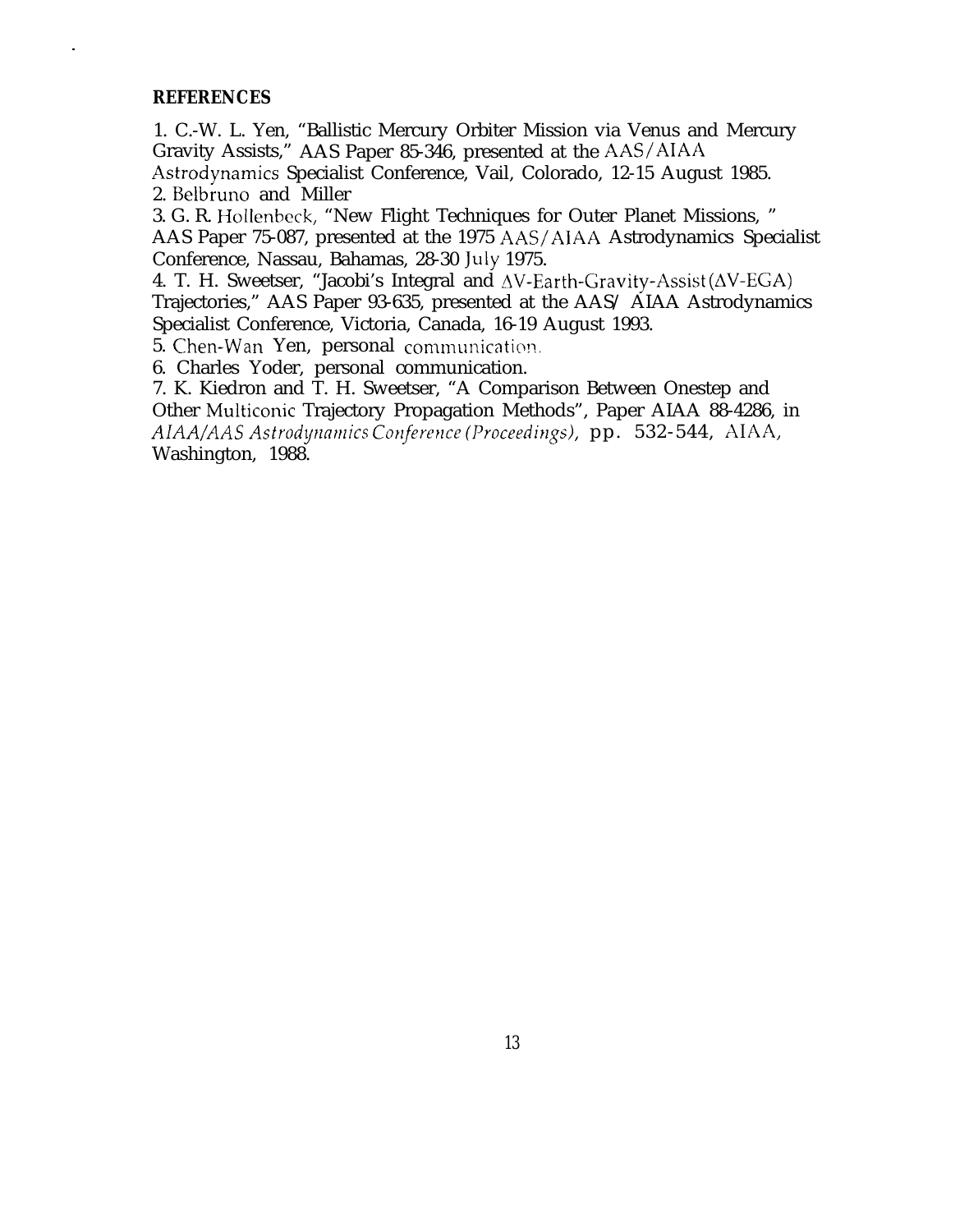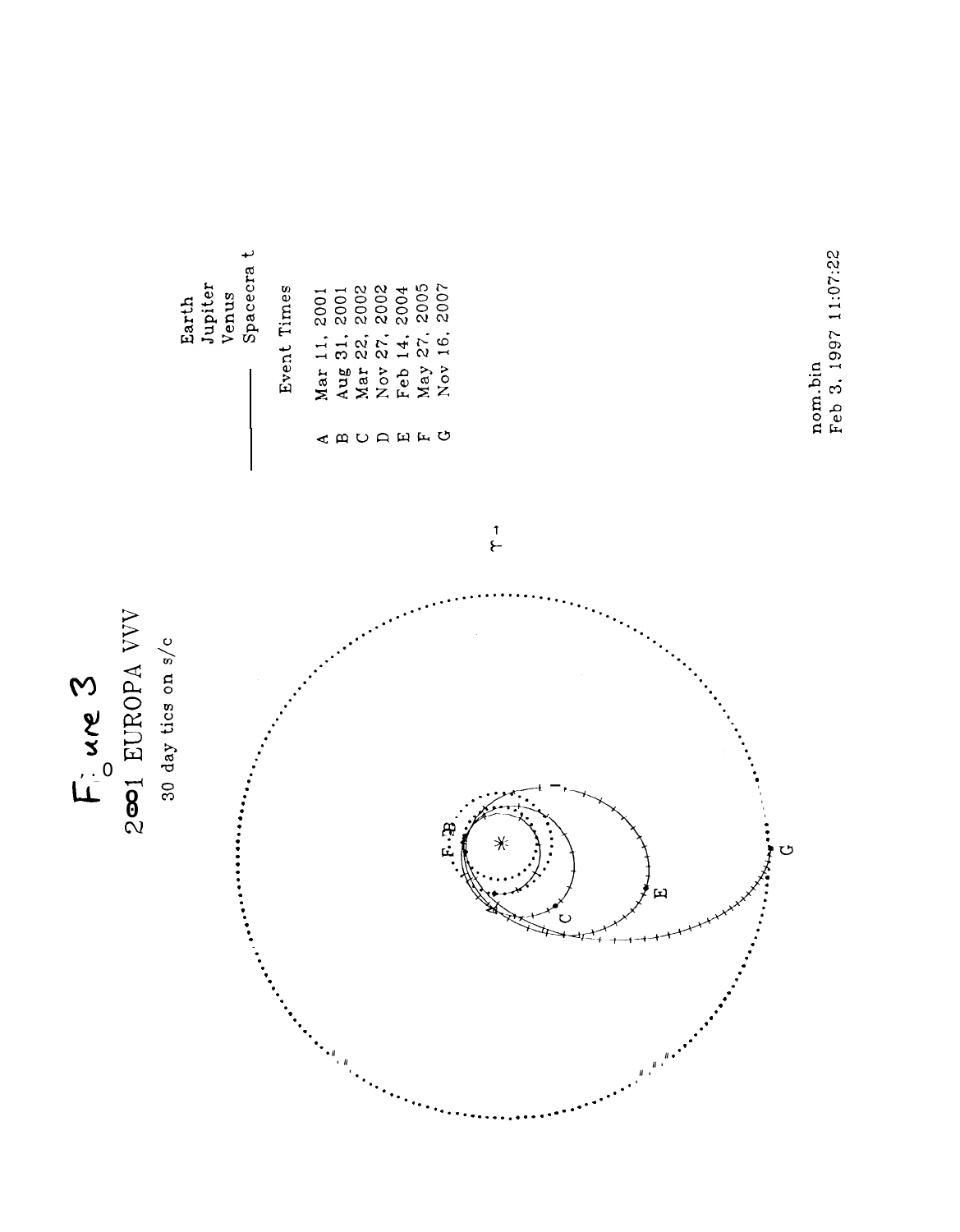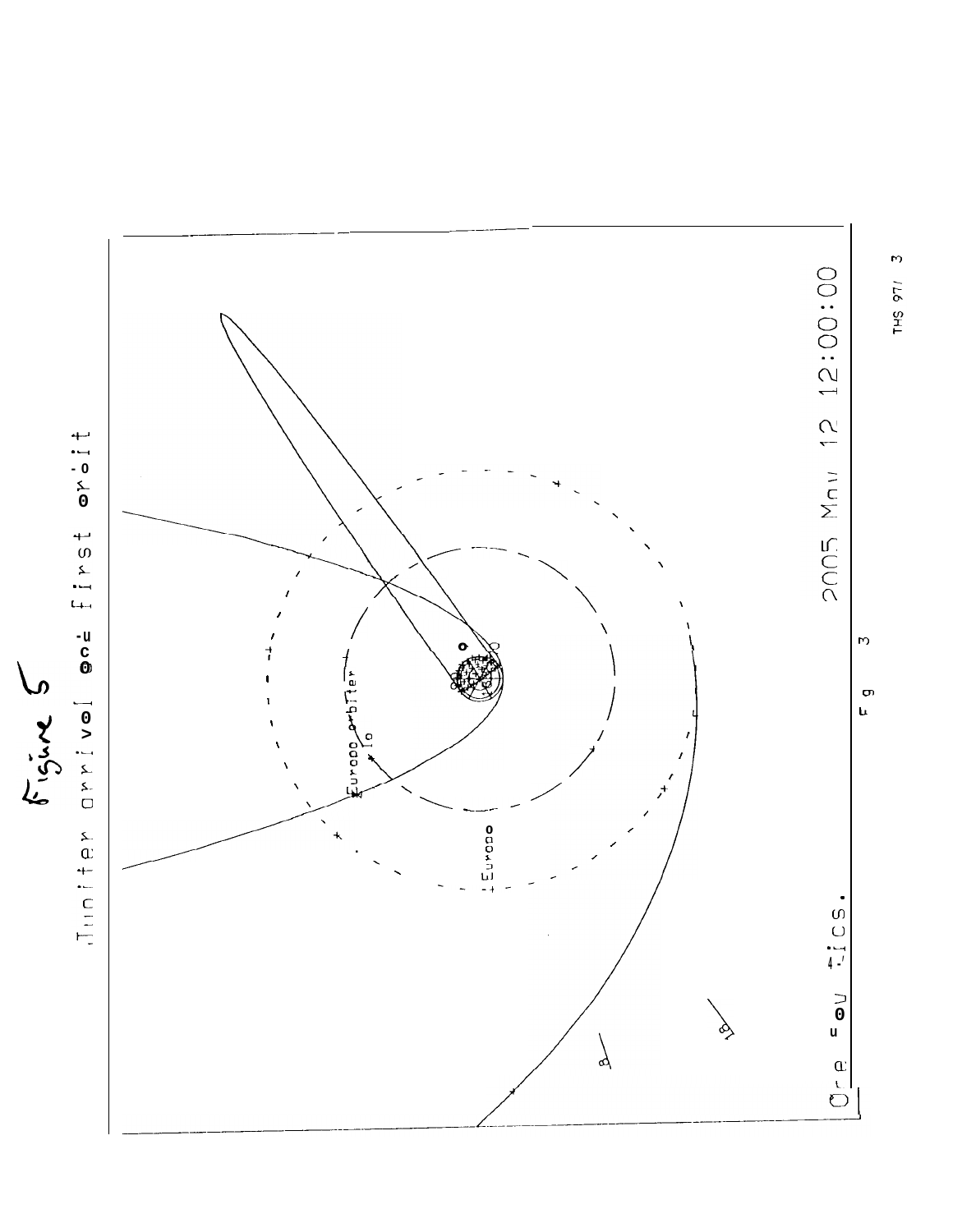